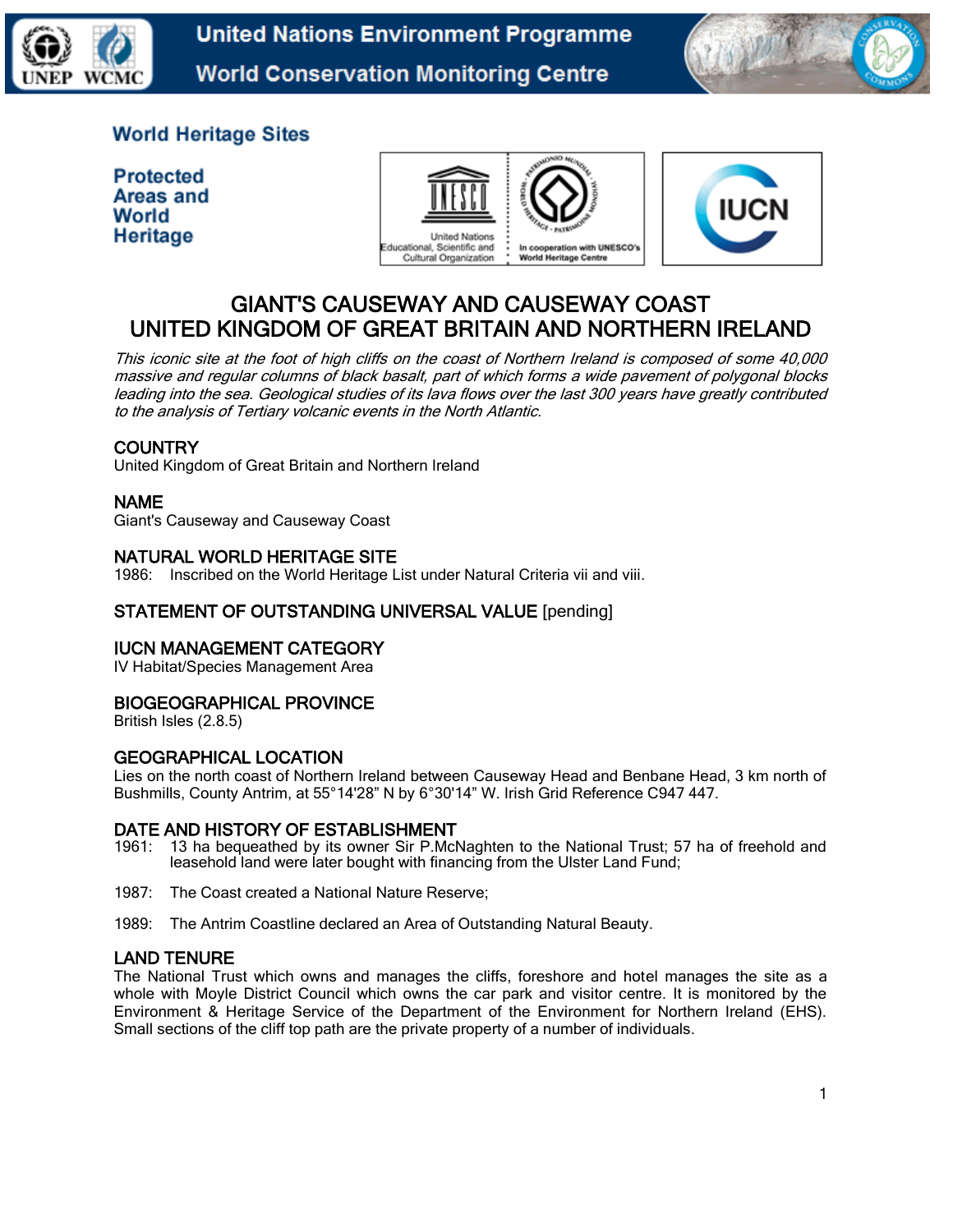# AREA

71 ha. This includes the area of the car park, visitor facilities and hotel.

# ALTITUDE

Sea-level to 100m.

## PHYSICAL FEATURES

The site is five kilometers of the Causeway Coast between Causeway Head and Benbane Head, including the foreshore, cliffs, cliff-top path and the facilities at Causeway Head. The coastline comprises a series of 100m headland cliffs of regular columns of resistant lava with intervening bays. It forms the northern edge of a plateau which is farmed to the cliff edge. The Giant's Causeway itself is a sea-level promontory outcrop and pavement running out to sea. It is the ground level section of approximately 40,000 almost entirely regular polygonal columns averaging 45cm in diameter, formed by rapid cooling of extruded lavas. Other major features are the Giant's Organ of about sixty 12m-high regular columns, Chimney Tops, a number of columns separated from the cliffs by erosion, and Hamilton's Seat viewpoint on Benbane Head. Exposure of the columns in a pavement of such perfect horizontal sections is considered unique and is also scenically remarkable.

The Causeway Coast is an unparalleled display of geological formations, remnants of volcanic activity some 50-60 million years ago in the Tertiary period. The lavas of the Antrim Plateau cover some 3,800 sq. km, forming the largest remaining lava plateau in Europe. The cliffs along its edge are stepped due to a succession of five or six differentially eroded lava flows. These consist of Lower Basalts, where about six of eleven lava flows are 67m thick and are exposed between Plaiskin Head and Benbane Head; the Interbasaltic Beds which are extensively exposed along the cliffs east of Giant's Causeway; and the Middle Basalts, which are flows ranging from 30m to over 150m thick and form the cliffs on the site. The coastline is also cut through by olivine and tholeiite dykes, a good example of which can be seen at Roveran valley head (Wilson & Manning, 1978; DoE, 1985). Columnar basalts are alsofound dispersed among the islands of western Scotland; the columned cliffs of Staffa are well known. Only in the remote island of Canna are most of the features found together as in Antrim. Globally there are many occurrences of columnar basalt, some scenically spectacular mountains like the Devil's Tower in Wyoming or cliffs like the Devil's Postpile in central California. However, such occurrences are rarely as accessible, clear, various and geologically revealing of evolutionary history as the Giant's Causeway.

# CLIMATE

The climate is dominated by mild damp westerly winds which bring an average annual rainfall of 1,016mm. The average December temperature is 4.4°C, the average July temperature is 14.4°C.

# **VEGETATION**

Over 200 plant species representing a range of habitats covering seashore, cliff, scree, grassland, scrub, heathland and marsh are present. Localized species of note include red broomrape Orobanche alba, sea spleenwort Asplenium marinum, sea campion Silene uniflora, vernal squill Scilla verna, oyster plant Mertemsia maritima and frog orchid Coeloglossum viride (National Trust, 1985 & 1992).

## FAUNA

The site is regarded by the Royal Society for the Protection of Birds as one of regional importance within the United Kingdom based on the number of breeding species. Over 50 resident and 30 migrant species have been recorded and including, in the 1980s, one pair of breeding red-billed choughs Pyrrhocorax pyrrhocorax and peregrine falcons Falco peregrinus; also seen are eiderduck Somateria *mollissima*, buzzard *Buteo buteo*, fulmar *Fulmarus glacialis,* European storm petrel *Hydrobates* pelagicus, great cormorant Phalacrocorax carbo, shag P. aristotelis, guillemot Uria aalge and razorbill Alca turda (National Trust, 1985 & 1992). The Atlantic sturgeon Acipenser sturio (CR) might be found offshore.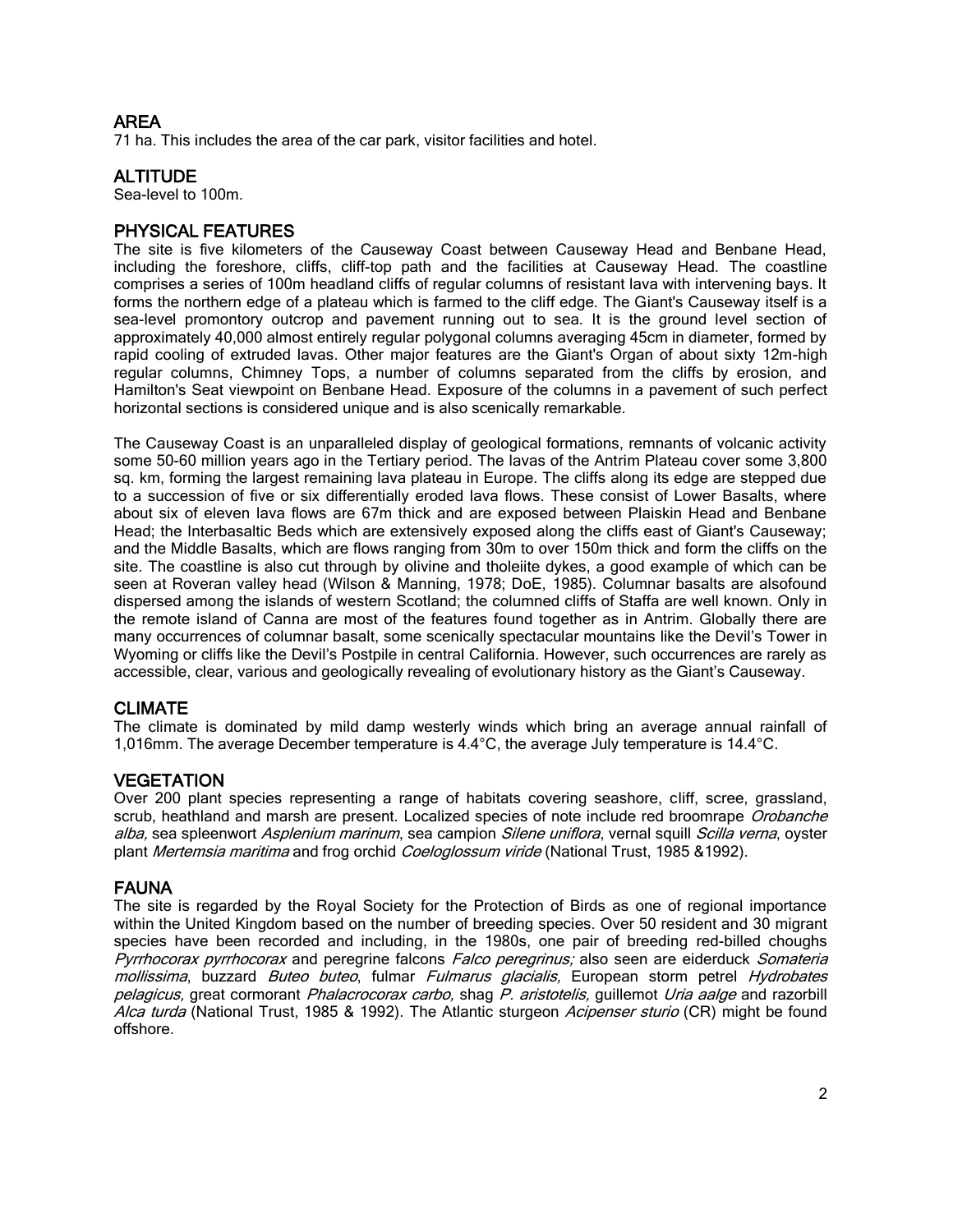# CONSERVATION VALUE

The Causeway is a site of great international significance in the history of earth science and has been studied for over 300 years. The unique formation illustrates the geological activity of successive lava flows and interbasaltic beds. Studies of its lava flows have greatly contributed to the analysis of Tertiary volcanic events in the North Atlantic, and its unusual scenery is a major attraction to visitors. The coast lies within a WWF Global 200 Marine Eco-region.

## CULTURAL HERITAGE

In Port-na-Spaniagh, below the isolated columns known as the Chimneys, is the site of the 1588 wreck of the Armada galleon *Girona*: the treasures and artifacts recovered from it by Robert Stenuit's team in 1967-69 form a major part of all known artefacts recovered from the Armada. They are conserved in the Ulster Museum, Belfast. The sub-littoral area is a protected nautical archaeological site. The Giant's Causeway featured in early geological controversies on the origins of basalt. Also in the 18th century, a myth emerged linking the Causeway and Staffa with a prehistoric hero Finn MacCool. This developed cultural significance outside Ireland with the popularity of the epics of Ossian (J. Macpherson) in the early Romantic movement when it became part of an international system of literary references (ICOMOS, 1985). Traditional well documented industries were kelp seaweed harvesting until the mid-20th century, and fishing (Watson, 1992).

# LOCAL HUMAN POPULATION

The site is uninhabited now, although several small settlements exist immediately inland of the Causeway cliffs. In the 19th century, and up to the acquisition of the site in 1961 by the National Trust, many temporary commercial stalls and huts were either owned or managed by local people for tourists and visitors. A house occupied by a custodian appointed locally to oversee these activities was located next to the Giant's Causeway (DoE, pers. comm., 1995)

# VISITORS AND VISITOR FACILITIES

The Causeway has been Northern Ireland's most popular tourist attraction for 300 years. It now draws over 400,000 visitors annually, over half from overseas (EHS, 2005). The site figured frequently in 19th century guidebooks especially after 1887, when the world's first hydro-electric tramway was extended to the Causeway. Two hotels and numerous guesthouses were built and until 1961 the area was heavily commercialised. Visitor facilities include car parks and a visitor centre at Causeway Head, which burned down in 2000 and is to be replaced by 2008. Public access to the coast is by a system of footpaths. The site is annually visited by geology students on field courses, and over 6,000 schoolchildren (DoE, 1985).

# SCIENTIFIC RESEARCH AND FACILITIES

During the last 300 years, the site has been the object of intense study as evidenced by the wealth of scientific literature on it. It was first reported in 1693 and during the 18th century was central to the debate about the origins of igneous rocks. In 1771, Desmarest concluded the Causeway was a lava flow and in 1786, Hamilton produced the first detailed analysis. The work of Tomkeieff (1940) and Patterson (1955) provided descriptions, interpretations and the correct sequence of the lava flows. The former, notably, proposed descriptive terms for the Causeway jointing which have been internationally adopted for the description of columnar basalts. Biological surveys were carried out by the National Trust in 1985 and 1992.

## MANAGEMENT

Most of the property is owned by the National Trust and preserved as inalienable land. In accordance with the National Trust Act 1907 and the National Trust Act (Northern Ireland) 1946, the area is preserved inalienably. The site lies entirely within the Antrim Coast and Glens Area of Outstanding Natural Beauty (AONB), is also protected by its designation as an Area of Scientific Interest (ASI) and as an Area of Special Control (ASC). The site has been a national nature reserve since 1987, and negotiations continue with individual landowners concerning public access to parts of their properties. The agencies cooperating in its conservation and management are the National Trust, Moyle District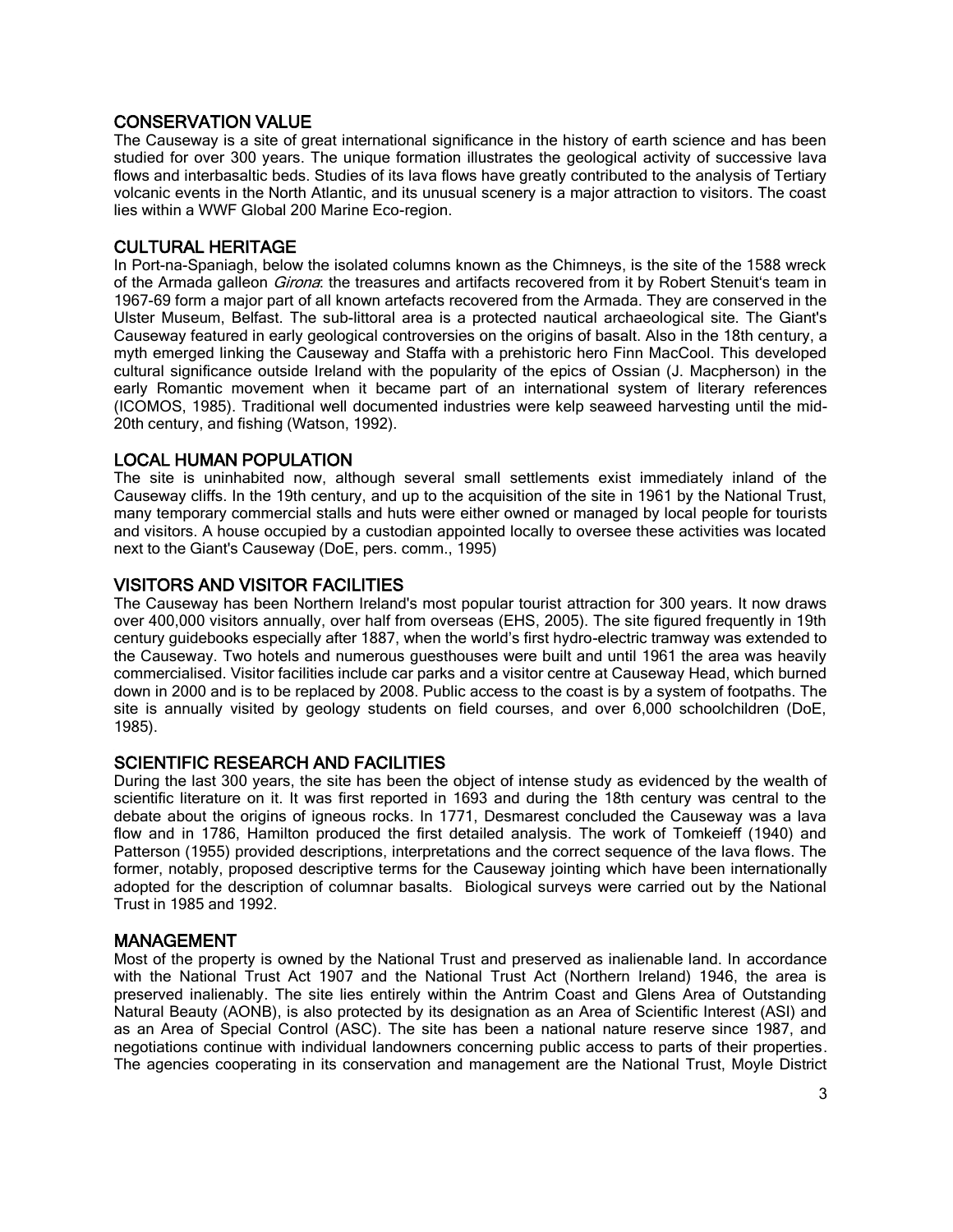Council, and the Department of the Environment for Northern Ireland which provides scientific advice and liaison. A Management Plan for the causeway and coastal paths commissioned by the national Environment & Heritage Service in 2003 was submitted in 2005. This will provide background for all aspects of the environment, to be embodied as policies in a Draft Northern Area Plan. Visitor management is to come under the Tourism Masterplan for the Causeway Coast and North Antrim Glens published in 2004 by the Department of Enterprise, Trade & Investment (EHS, 2004; 2005).

The National Trust's management aims are to maintain the natural quality of the site; maintain public access by means of purchase and lease of property; maintain public footpaths and create new ones; remove, after negotiations with leases and owners, all unsightly buildings and intrusions on the landscape; the conservation of the fauna and flora and education of the public. The work includes the maintenance of 15 km of footpaths, which are continuously eroded and need constant work to remain safe, guide services, the provision of interpretative material and a minibus service for elderly and disabled visitors. A buffer zone and coastal moorings are being considered.

# MANAGEMENT CONSTRAINTS

The columnar basalt formations of the Causeway are not easily damaged but in the 18th and 19th centuries, many stones were removed for ornamental use, and the zeolite and calcite crystals in the Lower Basalt, were removed in large quantities by visitors and were sold as souvenirs by guides. The potential damage by heavy visitation is kept under control.

# **STAFF**

The National Trust employs approximately 12 staff on a permanent basis, and 15 more seasonally. In addition, there are some 10 volunteer guides (DoE, pers. comm., 1995).

## BUDGET

The National Trust's recurring budget for the 1995-96 financial year was approximately £150,000. This included grant-aid for access and visitor management from the Department of the Environment and the European Union, also training and employment for Action for Community Employment workers from the Department of Economic Development. Additional grant-aid is available for land acquisition, access and nature conservation (Department of the Environment for Northern Ireland, pers. comm., 1995).

## LOCAL ADDRESSES

National Trust, North Coast Office, 44, Causeway Road, Bushmills, County Antrim, BT57 8SU, N. Ireland.

Moyle District Council, Sheskburn House, 7 Mary Street, Ballycastle, County Antrim BT54 6QH, N. Ireland.

Environment & Heritage Service, Commonwealth House, 35, Castle Place, Belfast BT1 1GU, N. Ireland.

## **REFERENCES**

The principal source for the above information was the original nomination for World Heritage status.

Anon. (1991). National Vegetation Classification: Giant's Causeway. University of Lancaster. Report.

Department of the Environment for Northern Ireland Conservation Branch (DoE) (1985). Giant's Causeway Natural Site Nomination. Northern Ireland.

Environment & Heritage Service (EHS) (2003). Causeway Coast Area of Natural Beauty Summary Management Plan. Department of the Environment for Northern Ireland. 27 pp.

EHS (2004). Giant Step to World Class Management. Department of the Environment, Belfast. 1 p.

---------- (2005). *Giant's Causeway Management Plan Completed*. Department of the Environment, Belfast. 1 p.